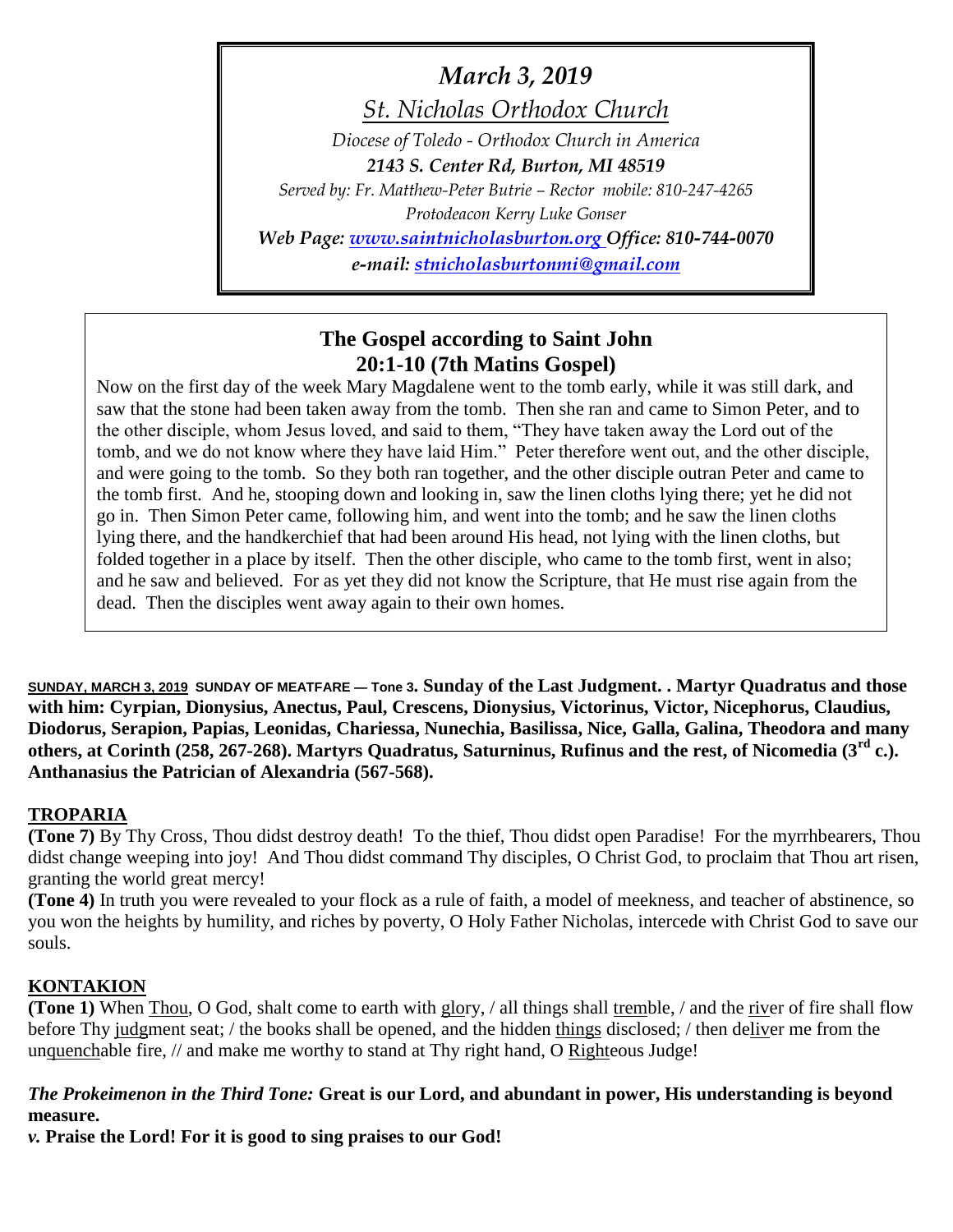**THE READING FROM THE FIRST EPISTLE OF PAUL TO THE CORINTHIANS (8:8 - 9:2)** Brethren: Food will not commend us to God. We are no worse off if we do not eat, and no better off if we do. Only take care lest this liberty of yours somehow become a stumbling block to the weak. For if any one sees you, a man of knowledge, at table in an idol's temple, might he not be encouraged, if his conscience is weak, to eat food offered to idols? And so by your knowledge this weak man is destroyed, the brother for whom Christ died. Thus, sinning against your brethren and wounding their conscience when it is weak, you sin against Christ. Therefore, if food is a cause of my brother's falling, I will never eat meat, lest I cause my brother to fall. Am I not free? Am I not an apostle? Have I not seen Jesus our Lord? Are not you my workmanship in the Lord? If to others I am not an apostle, at least I am to you; for you are the seal of my apostleship in the Lord.

# *Alleluia, Tone 8*

- *v.* **Come; let us rejoice in the Lord! Let us make a joyful noise to God our Savior!**
- *v.* **Let us come before His face with thanksgiving; let us make a joyful noise to Him with songs of praise!**

# **THE HOLY GOSPEL ACCORDING TO ST MATTHEW (25:31-46)**

At that time Jesus said, "When the Son of Man comes in his glory, and all the angels with him, then he will sit on his glorious throne. Before him will be gathered all the nations, and he will separate them one from another as a shepherd separates the sheep from the goats, and he will place the sheep at his right hand, but the goats at the left. Then the King will say to those at his right hand, 'Come, O blessed of my Father, inherit the kingdom prepared for you from the foundation of the world; for I was hungry and you gave me food, I was thirsty and you gave me drink, I was a stranger and you welcomed me, I was naked and you clothed me, I was sick and you visited me, I was in prison and you came to me.' Then the righteous will answer him, 'Lord, when did we see thee hungry and feed thee, or thirsty and give thee drink? And when did we see thee a stranger and welcome thee, or naked and clothe thee? And when did we see thee sick or in prison and visit thee?' And the King will answer them, 'Truly, I say to you, as you did it to one of the least of these my brethren, you did it to me.' Then he will say to those at his left hand, 'Depart from me, you cursed, into the eternal fire prepared for the devil and his angels; for I was hungry and you gave me no food, I was thirsty and you gave me no drink, I was a stranger and you did not welcome me, naked and you did not clothe me, sick and in prison and you did not visit me.' Then they also will answer, 'Lord, when did we see thee hungry or thirsty or a stranger or naked or sick or in prison, and did not minister to thee?' Then he will answer them, 'Truly, I say to you, as you did it not to one of the least of these, you did it not to me.' And they will go away into eternal punishment, but the righteous into eternal life."

### **COMMUNION HYMN**

Praise the Lord from the heavens, praise Him in the highest! Alleluia! Alleluia! Alleluia!

### **THE GOSPEL OF MEATFARE**

This gospel makes it clear that our life is all about our neighbor: the hungry, the thirsty, the naked, the sick, and the ones in prison. "I was hungry and you gave me food, I was thirsty and you gave me drink, I was a stranger and you welcomed me, I was naked and you clothed me, I was sick and you visited me, I was in prison and you came to me" (Mt 25:35-36) To help us fulfill these words of our Lord Jesus Christ, below is a list of our sick and homebound for whom we can pray daily (from our March newsletter). And we can visit them! If not physically, then by a card, a phone call, an email. Because what you do for the hungry, the thirsty, the naked, the sick and the ones in prison is not done merely to them. You are doing it to Christ Jesus Himself.

| <b>Helen Ashmun</b>   | 4436 Beecher Rd.                     | <b>Flint, MI 48532</b>        |
|-----------------------|--------------------------------------|-------------------------------|
| <b>Larry Bladecki</b> | $409\,15^{\text{th}}$ Street         | <b>Bay City, MI 48708</b>     |
| <b>Gladys Edwards</b> | 2 Harbor Dr.                         | <b>St. Clair, MO 63077</b>    |
| <b>Paul Ellis</b>     | 2360 Stonebridge Dr. Flint, MI 48532 |                               |
| Pete & Olga Samaras   | 1285 Cleaver Rd.                     | Caro, MI 48723 (989) 673-0821 |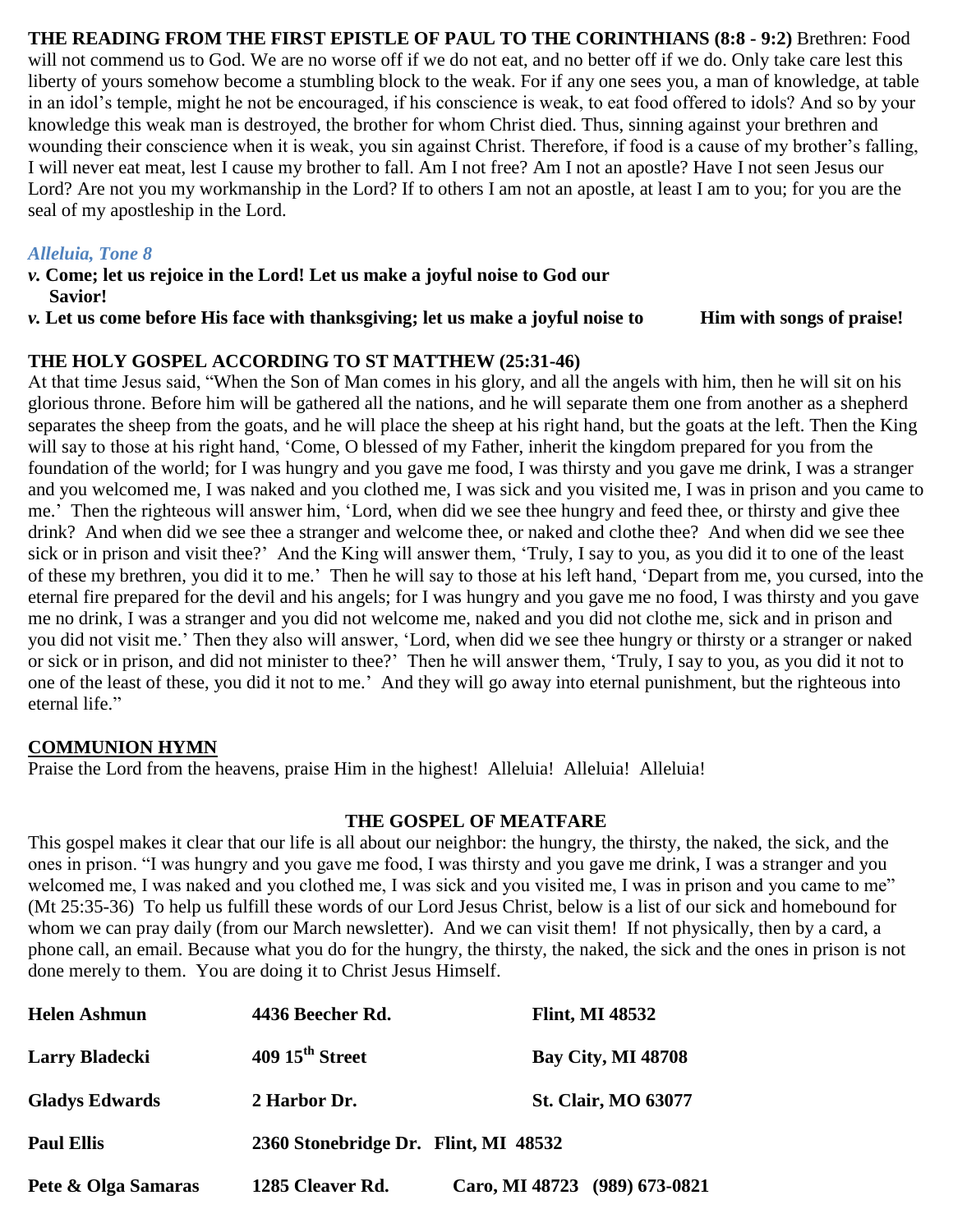#### March 3, 2019

# **CANDLE INTENTIONS FOR THE HEALTH AND BLESSINGS OF**

Fr. Tom, Fr. Dimitrie, Fr. Anthony, Angelo, Aaron, Reggie, John, Alex, Irene, Rimi, Allen, Deborah, JoAnn, Susan, Luba, Kosta, David, Anna, Helen, Walt, Calvin, Vladimir, Dorothy, John, Allison, Stojan, Mira, Bosa, Rose, Jeanette, Ted, Marlene, Joseph, Nicholas, Margaret, Gladys, my family and friends Joe Tome Special Intention Joe Tome

#### **CANDLE INTENTIONS FOR BLESSED REPOSE**

Helen Ethington Joe Tome Helen Ethington Blessed Repose~Memory Eternal New York Coolerand Dorothy Goodman

### **ETERNAL LIGHT AT THE ALTAR**

**WELCOME** to all our friends and visitors.

Bogdan Beslach~Blessed Repose Janja & Milica Beslach

**PARISH COUNCIL MEETING** Tuesday, March 5<sup>th</sup> at 6:30. Please check your email for meeting information.

န္း မွန္ပိုင္း သန္တိုင္း သန္တိုင္း သန္တိုင္း သန္တိုင္း သန္တိုင္း သန္တိုင္း သန္တိုင္း သန္တိုင္း သန္တိုင္း သန္တိ

ခရွို့လ ခရွို့လ ခရွို့လ ခရွို့လ ခရွို့လ ခရွို့လ ခရွို့လ ခရွို့လ ခရွို့လ ခရွို့လ ခရွို့လ ခရွို့လ ခရွို့လ ခရွို့လ

**CHEESEFARE LUNCHEON** March  $10^{th}$  following Liturgy. There is a signup sheet in the Parish Hall & help is needed for preparation, serving & clean-up.

**HOPE IN A BOX** is collecting **baby items, wipes & formula** for the month of March. Place the items in the blue box in the Parish Hall. Catholic Charities Community Closet will distribute the items.

**FOOD DRIVE** Place non-perishable food items in the other blue box in the hall.

#### **Weekly Schedule:**

| <b>Today</b>                               | Meatfare will be a turkey dinner. Everyone is welcome & there will be a free will offering<br>taken for the meal. Help is also needed for serving $&$ clean-up. |
|--------------------------------------------|-----------------------------------------------------------------------------------------------------------------------------------------------------------------|
| <b>Monday, Mar 4</b>                       | Communion calls in Bay City & Caro                                                                                                                              |
| Tuesday, Mar 5<br>$6:30 \text{ pm}$        | <b>Fr. Matthew in Toledo</b><br>Parish Council Meeting                                                                                                          |
| <b>Wednesday, Mar 6</b><br>$10 \text{ am}$ | Lenten Hours                                                                                                                                                    |
| $11:15 \text{ am}$<br>Thursday, Mar 7      | <b>Adult Ed. Class</b>                                                                                                                                          |